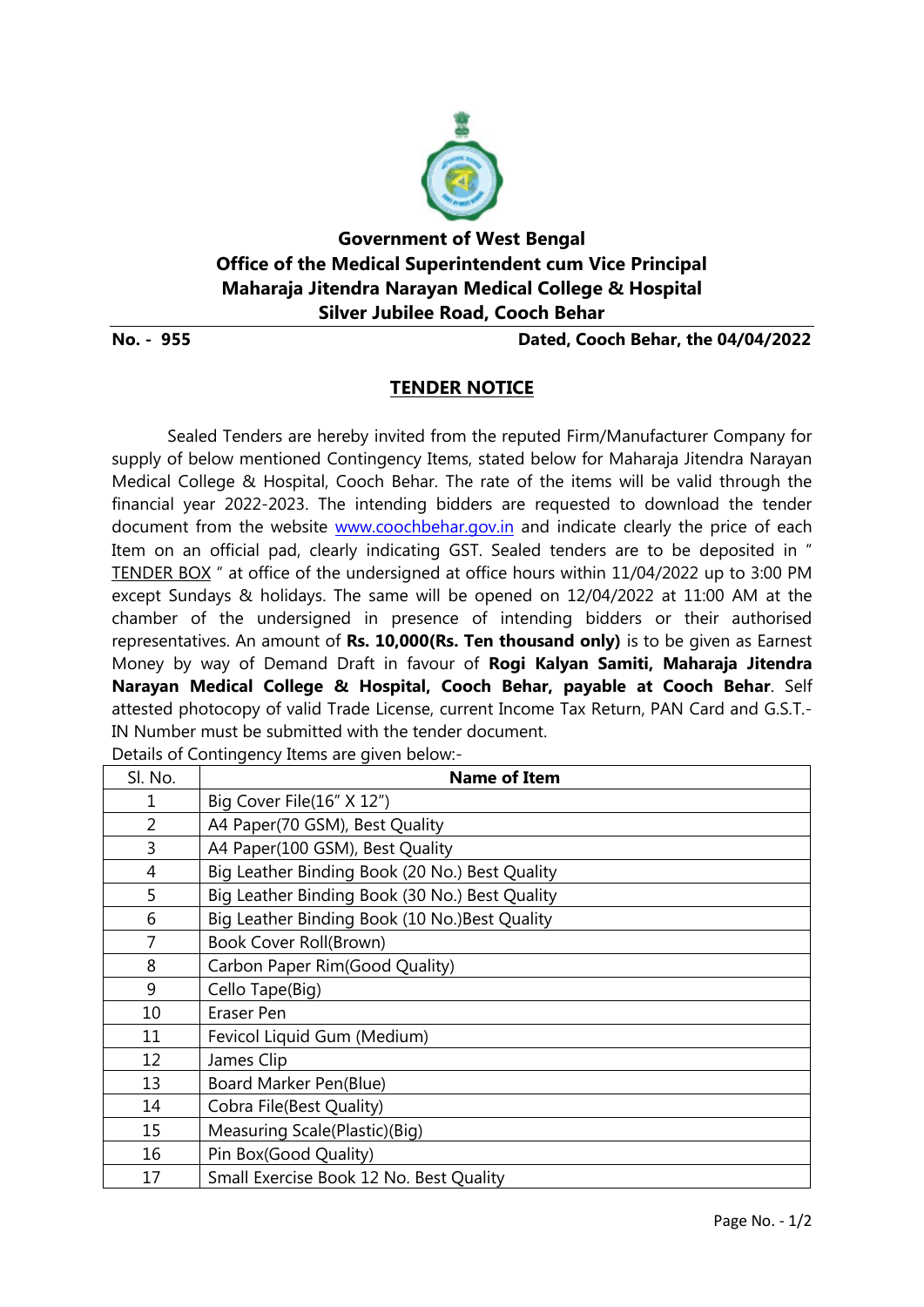| 18 | Small Exercise Book 10 No. Best Quality               |
|----|-------------------------------------------------------|
| 19 | Stamp Pad Ink(M)                                      |
| 20 | Stamp Pad(Blue) Big, Best Quality                     |
| 21 | Stapler Pin(Medium)24/6                               |
| 22 | Stapler Pin(Small)                                    |
| 23 | <b>Stapler Big(Best Quality)</b>                      |
| 24 | <b>Stapler Medium (Best Quality)</b>                  |
| 25 | White Paper(Dista), Best Quality                      |
| 26 | Attendance Register(Big)(20 pages)                    |
| 27 | Printer Cartridge (Pro Dot) 88A                       |
| 28 | Epson M100 Ink (200 ml)                               |
| 29 | Epson Printer Cartridge LQ 310 (Original)             |
| 30 | Binder Clip(Big)                                      |
| 31 | <b>Binder Clip(Small)</b>                             |
| 32 | Marker Pen(Black)(Permanent)                          |
| 33 | Long Tag for Binding (Bundle of 25 pc)                |
| 34 | Printer Cartridge for HP LaserJet M1136 MFP(Original) |

## Sd/- Prof. (Dr.)Rajib Prasad

 Medical Superintendent cum Vice Principal Maharaja Jitendra Narayan Medical College & Hospital

Memo No. - 955/1(8) **Dated, Cooch Behar, the 04/04/2022**

Copy forwarded for information and necessary action to:-

- 1. The Sabhadhipati, Cooch Behar Zilla Parishad.
- 2. The District Magistrate, Cooch Behar.
- 3. The Principal, MJNMCH, Cooch Behar with request to upload in website.
- 4. The SDO, Sadar, Cooch Behar Sadar.
- 5. The Accounts Officer, MJN MCH, Cooch Behar.
- 6. The D.I.O., NIC, Cooch Behar with request to upload in www.coochbehar.gov.in
- 7. Notice Board of this hospital.
- 8. Office file.

 Medical Superintendent cum Vice Principal Maharaja Jitendra Narayan Medical College & Hospital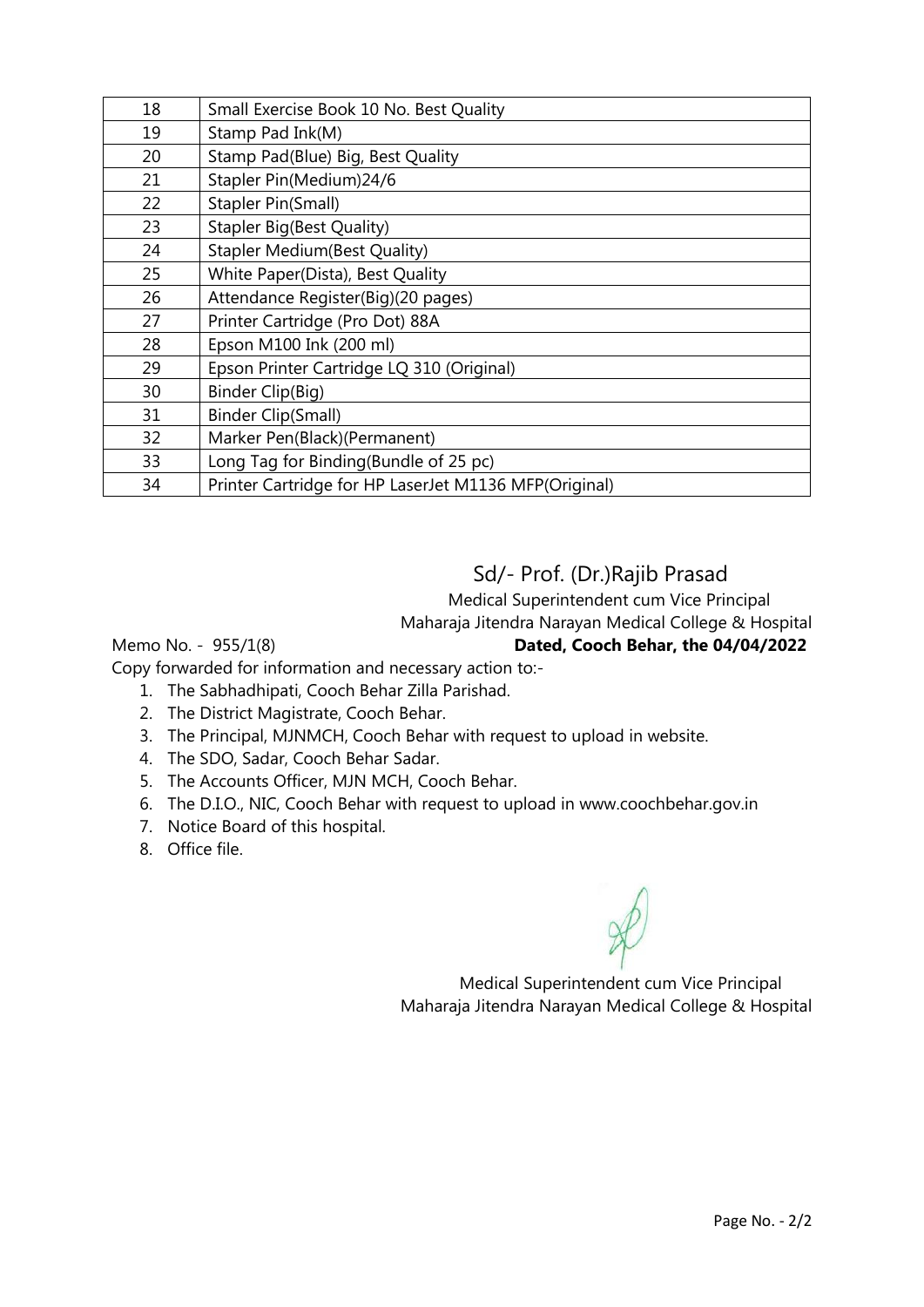| LIST OF CONTINGENCY ITEMS |                                                |  |
|---------------------------|------------------------------------------------|--|
| Sl. No.                   | <b>Name of Item</b>                            |  |
| 1                         | 4 Folder File, Best Quality                    |  |
| 2                         | A4 Paper(70 GSM), Best Quality                 |  |
| 3                         | Attendance Register(Big)                       |  |
| 4                         | Big Leather Binding Book (20 No.) Best Quality |  |
| 5                         | Big Leather Binding Book (30 No.) Best Quality |  |
| 6                         | <b>Board Marker</b>                            |  |
| 7                         | <b>Book Cover Roll</b>                         |  |
| 8                         | <b>Brown Paper</b>                             |  |
| 9                         | Carbon Paper                                   |  |
| 10                        | Cello Tape(Medium)                             |  |
| 11                        | <b>Eraser Pen</b>                              |  |
| 12                        | <b>Fevicol Gum Medium</b>                      |  |
| 13                        | James Clip                                     |  |
| 14                        | Marker Pen(Blue)                               |  |
| 15                        | <b>Medicine Container</b>                      |  |
| 16                        | Measuring Scale(Plastic)(Big)                  |  |
| 17                        | Pin Box                                        |  |
| 18                        | Printer Cartridge- HP LASERJET 1020 (Original) |  |
| 19                        | Small Exercise Book 12 No. Best Quality        |  |